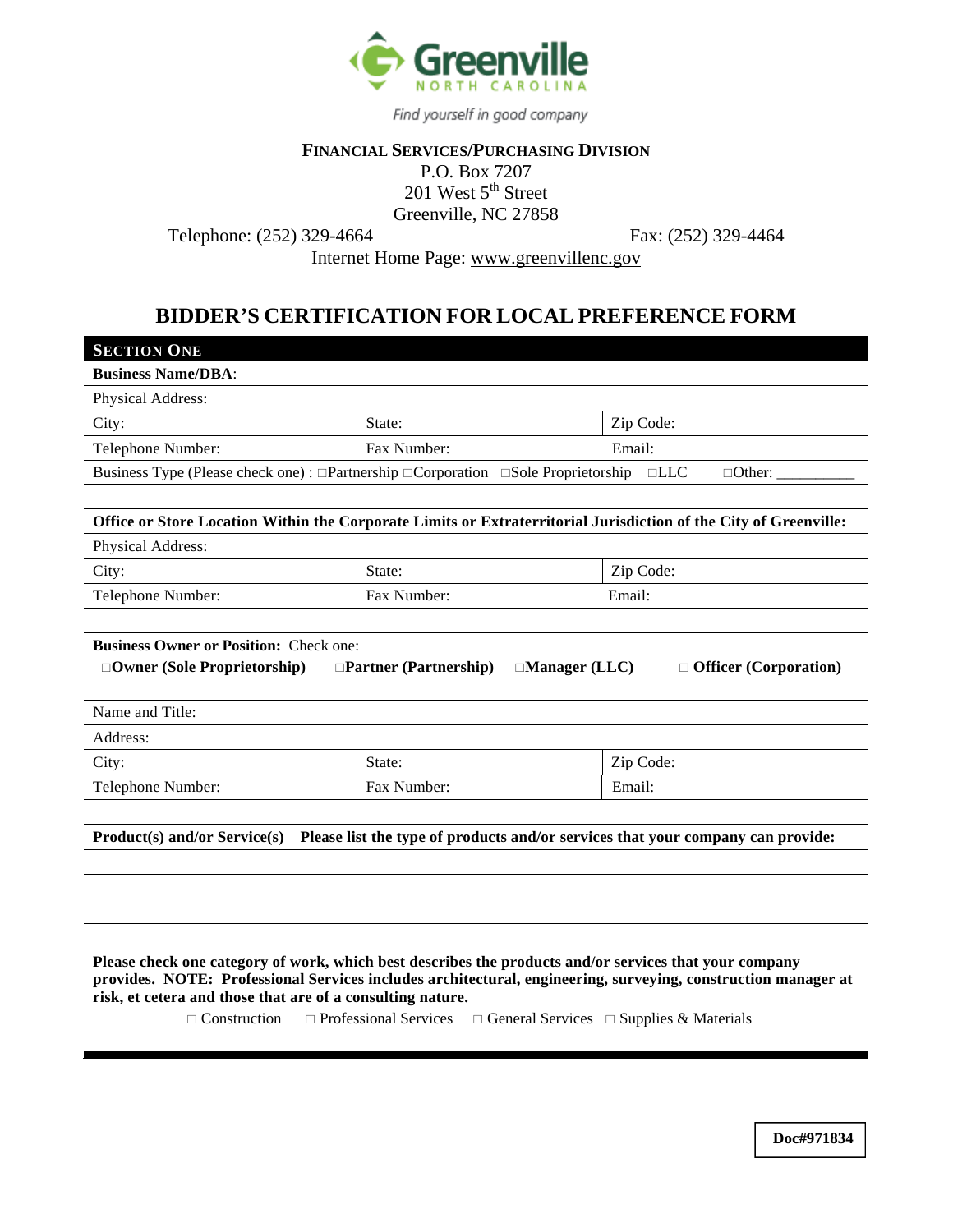## **SECTION TWO**

To be certified as an Eligible Local Bidder, a potential bidder must satisfy at least one of the following criteria listed below. Please select which of the following criteria you satisfy to apply for certification as an Eligible Local Bidder. Additional documentation must be submitted with this application to verify that you satisfy the selected criteria.

- $\Box$  1. Have an office or store from which all or a portion of its business is directed or managed and which is located within the corporate limits or extraterritorial jurisdictional area of the City of Greenville consisting of at least 500 square feet of floor area within a building on property having a non-residential zoning classification; or
- $\Box$  2. Have an office of store located within the corporate limits or extraterritorial jurisdictional area of the City of Greenville and have at least three (3) employees who are based and working out of said office or store; or
- $\Box$  3. Have an office from which all or a portion of its business is directed or managed for a period of at least one (1) year and which is located within a residence that is the residence of the owner of the bidder and this is within the corporate limits or extraterritorial jurisdictional area of the City of Greenville as allowed by the Zoning Ordinance. For the purpose of this subsection, the owner of the bidder means a person who has an ownership interest of at least fifty percent (50%) in the legal entity which is the bidder or, if the bidder is an individual, the individual person.
- □ 4. **(For Service Contracts Only)** Have an arrangement with one or more firms or companies that qualify as an Eligible Local Bidder pursuant to 1, 2 or 3 above to subcontract with said firms or companies to perform at least twenty-five percent (25%) of the dollar value of the work to be performed pursuant to the service contract, if the bidder is awarded the contract.

#### **Additional Instructions for Completing this Form**

For the criteria you selected in Section Two, the City requires that you submit the following supporting documentation with this Form:

### **Property Taxes**

To qualify as an Eligible Local Bidder, you must have paid and be current on any City of Greenville property taxes. Please be advised that by signing this form, you are certifying that all City of Greenville property taxes owed by the business have been paid and are current.

#### **Office or Store Size**

If you are applying for certification on the basis of 1 above, please provide a sketch of the office or store demonstrating approximate dimensions and square footage.

#### **Employees**

If you are applying for certification on the basis of 2 above, please provide a listing of the employees working at the store located within the corporate limits or extraterritorial jurisdictional area of the City of Greenville. Please provide the names, addresses and telephone number for each of the employees.

#### Arrangements with Other Firms or Companies

If you are applying for certification on the basis of 4 above, please provide an explanation of the arrangement with the firms or companies which qualify as an Eligible Local Bidder including the names of the firms or companies, a description of the work to be performed by the firms or companies, and an estimated dollar value of the work to be performed by the firms or companies.